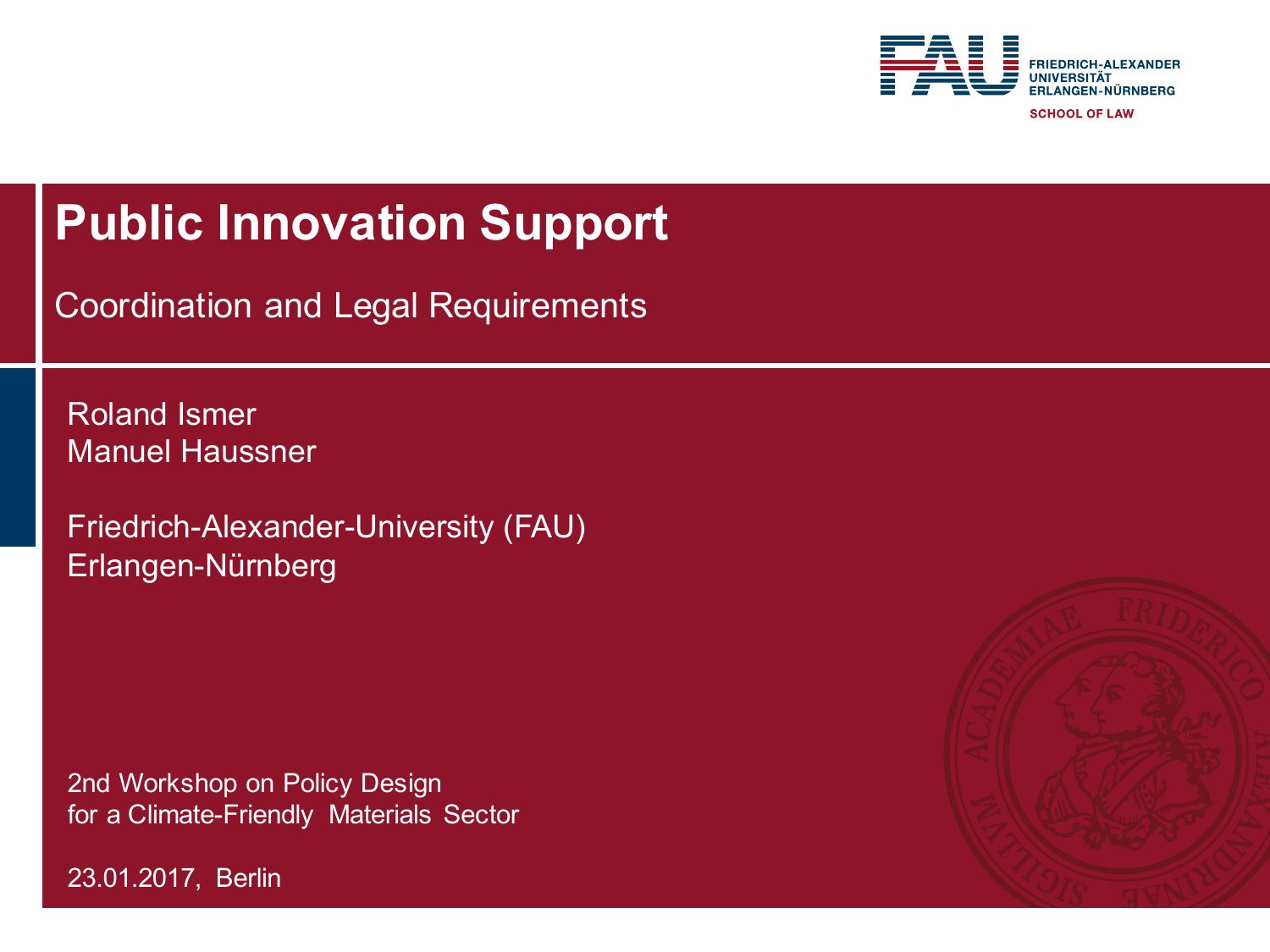

### **1. Aims of public innovation support and case for government intervention**

#### **Aims of public innovation support**

- Emission reduction opportunities through product and process design innovation ("generation of innovation")
- Emission reduction opportunities through innovation for change (development and implementation of state of the art)

#### **Case for government intervention**

- Market failure
- Diverging international environmental policy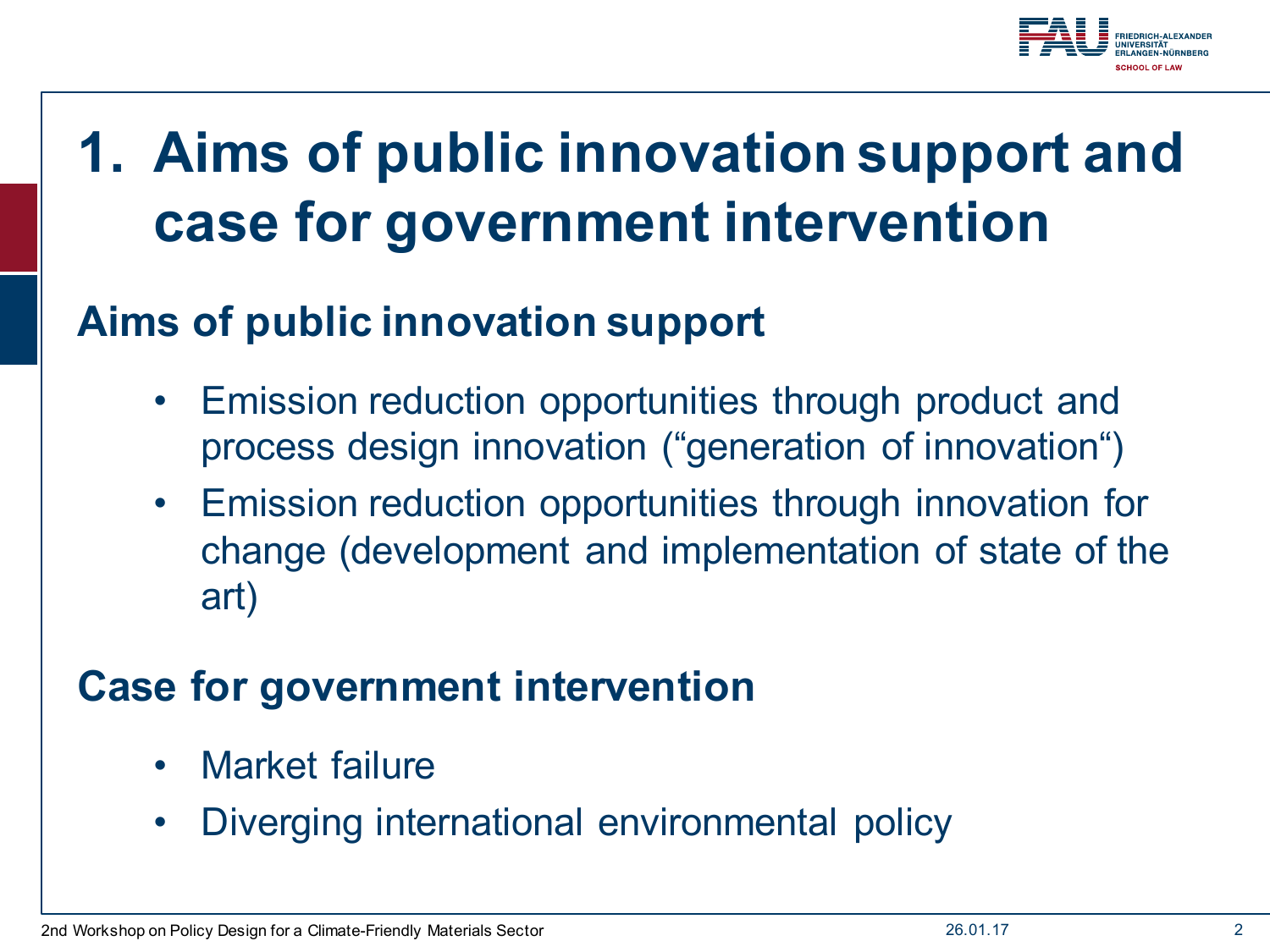

# **2. Driving forces for innovation and adoption**

- Profit maximization
- Consumers' needs
- Short payback period
- Strong property rights
- Stability and reliability

2nd Workshop on Policy Design for a Climate-Friendly Materials Sector 26.01.17 3

• …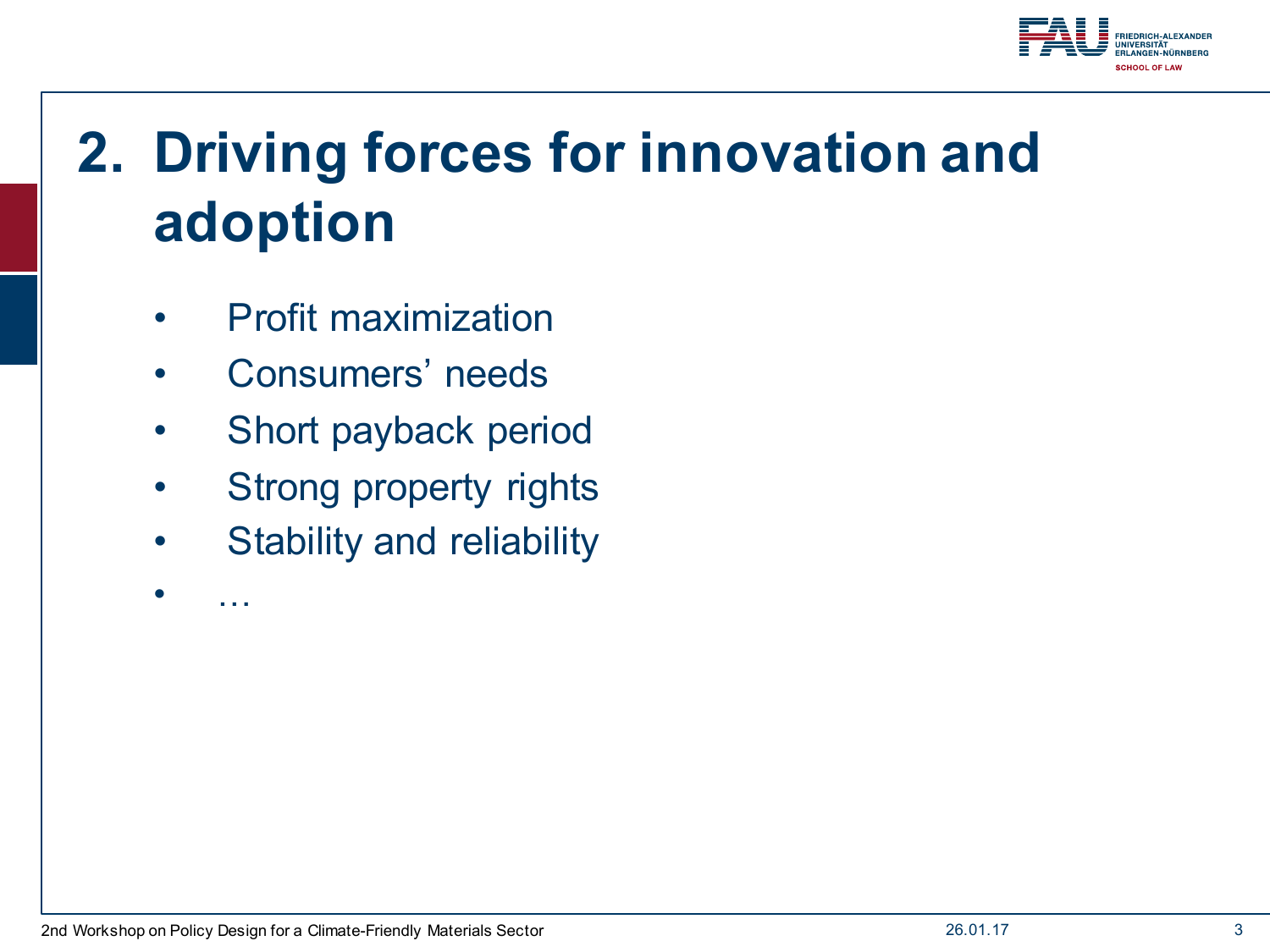

## **3. Design parameters from governments' point of view**

- Targeted use of government resources
- Dynamic efficiency (portfolio)
- Low costs

• …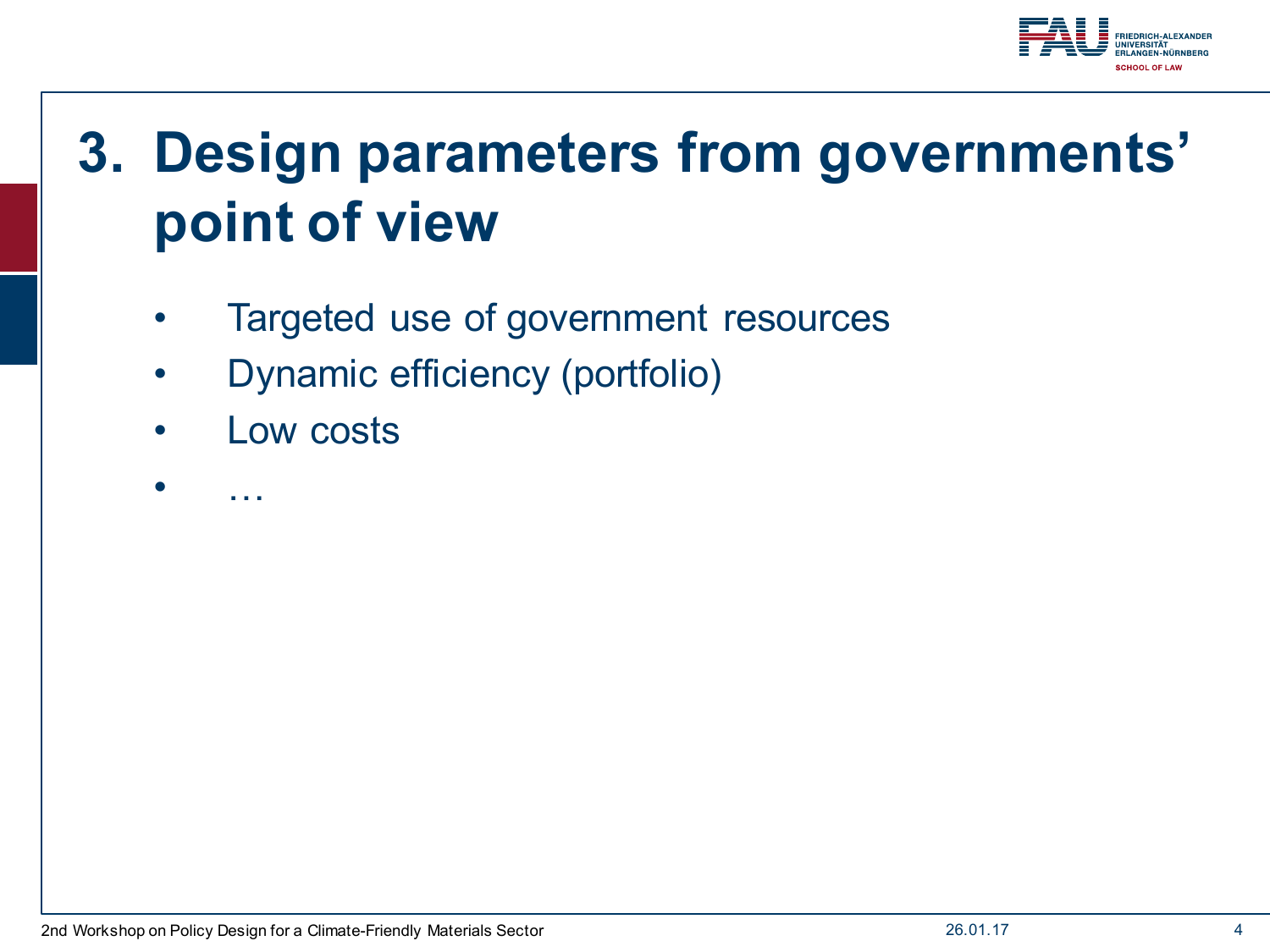

#### **3. Public innovation support instruments**

- Green public procurement
- Funding of research
- Funding of demonstration projects
- Carbon contracts
- Carbon charges
- **Labelling**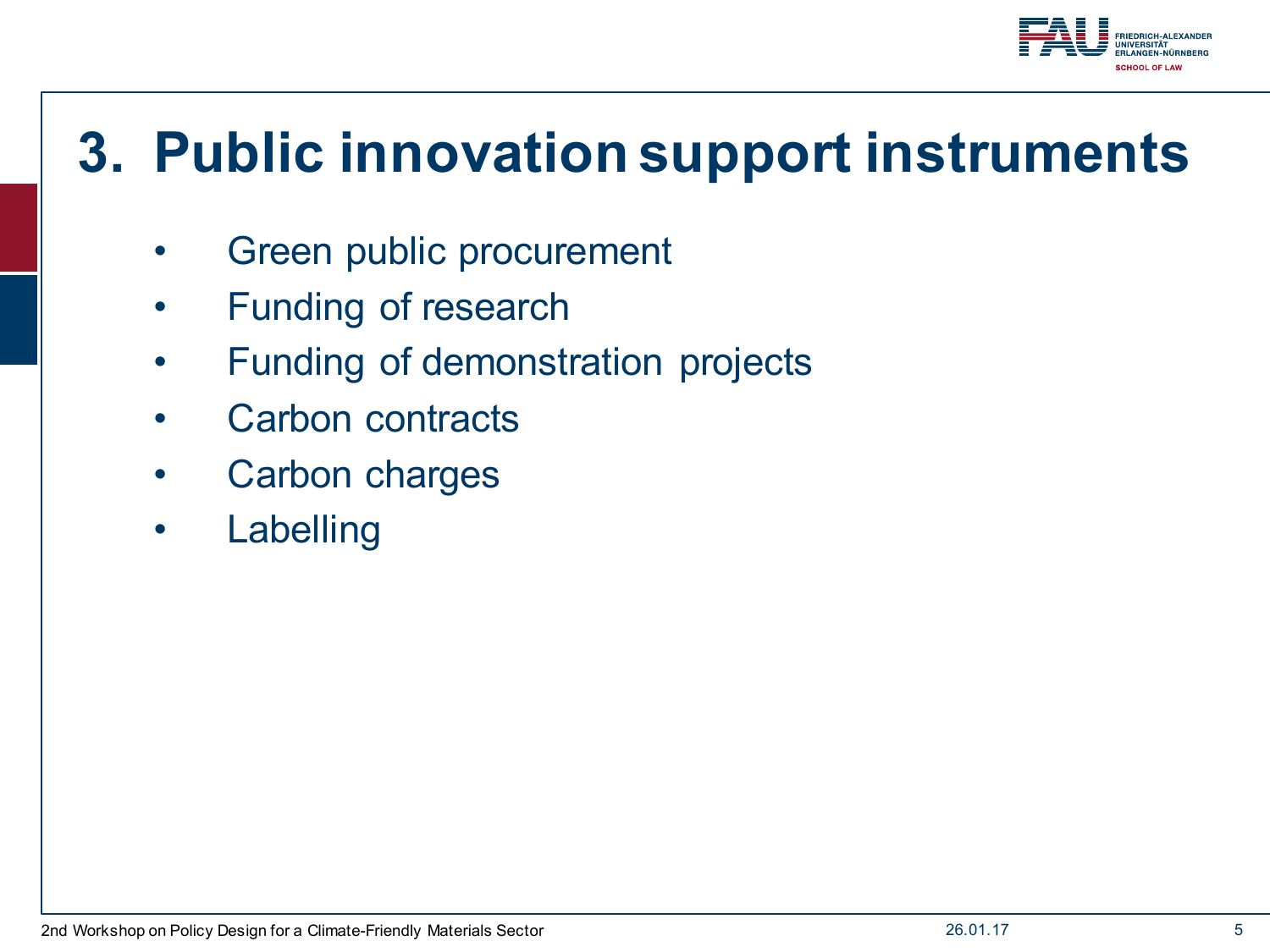

### **4. Coordination of instruments**

- **a) Domestic and European dimension**
- **b) Design challenges**
	- Competences within companies
	- Division of competences within Member States
	- **Transparency**
	- Avoiding excessive promotion
	- Implementation costs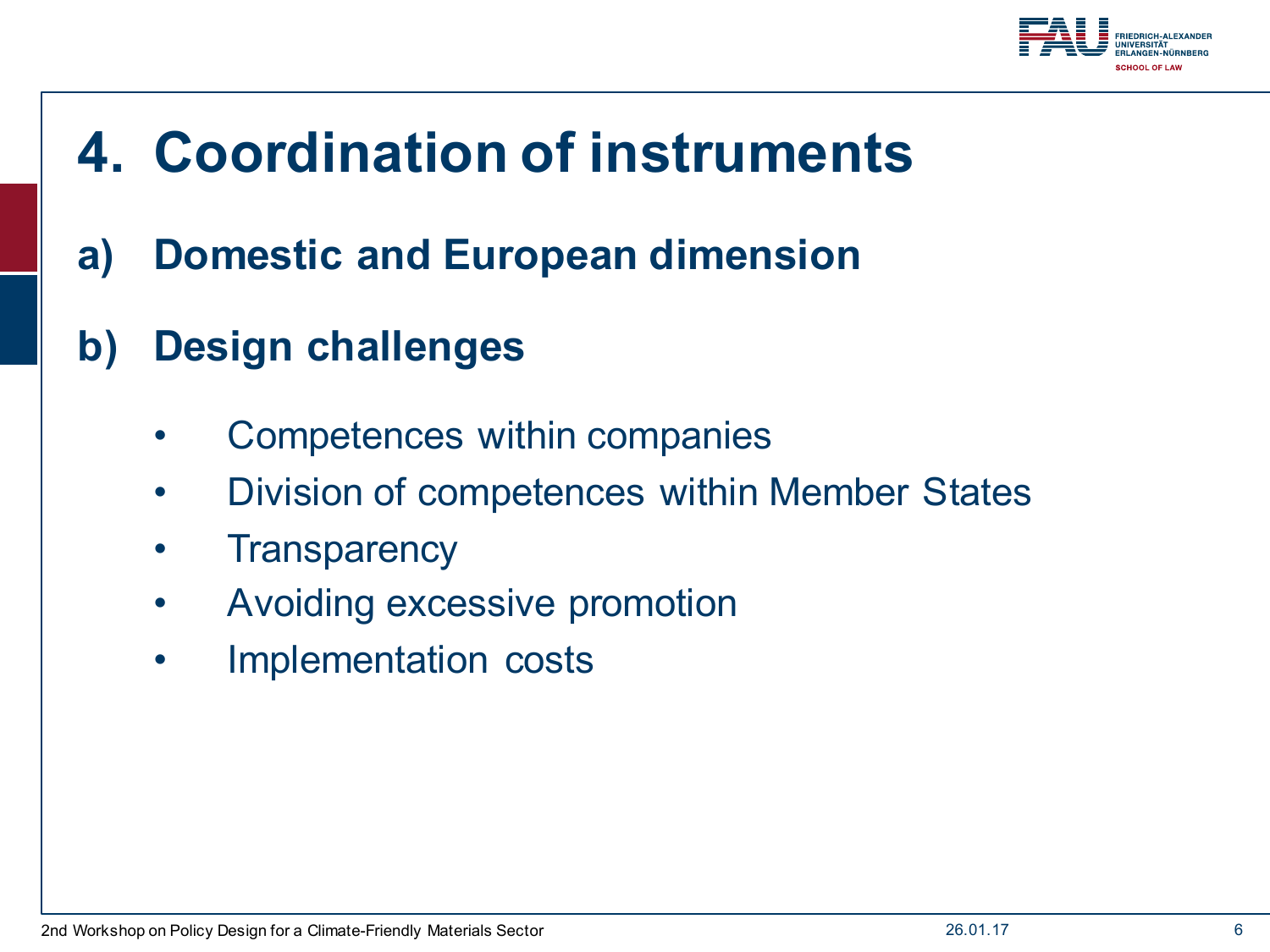

### **5. Legal Framework**

#### **State aid law**

- **a) EU Law**
	- General prohibition of State Aid under Articles 107, 108 TFEU when aid is granted by Member States
	- Possible Compatibility under Article 107 (3) TFEU as made more precise by State Aid Guidelines (2014/C 200/01)
		- − Cumulative requirements: well-defined objective of common interest; need for State intervention; appropriateness of the aid measure; incentive effect; proportionality of the aid; avoidance of undue negative effects on competition and trade between Member States; transparency of aid
		- For us: Really create procedural obligations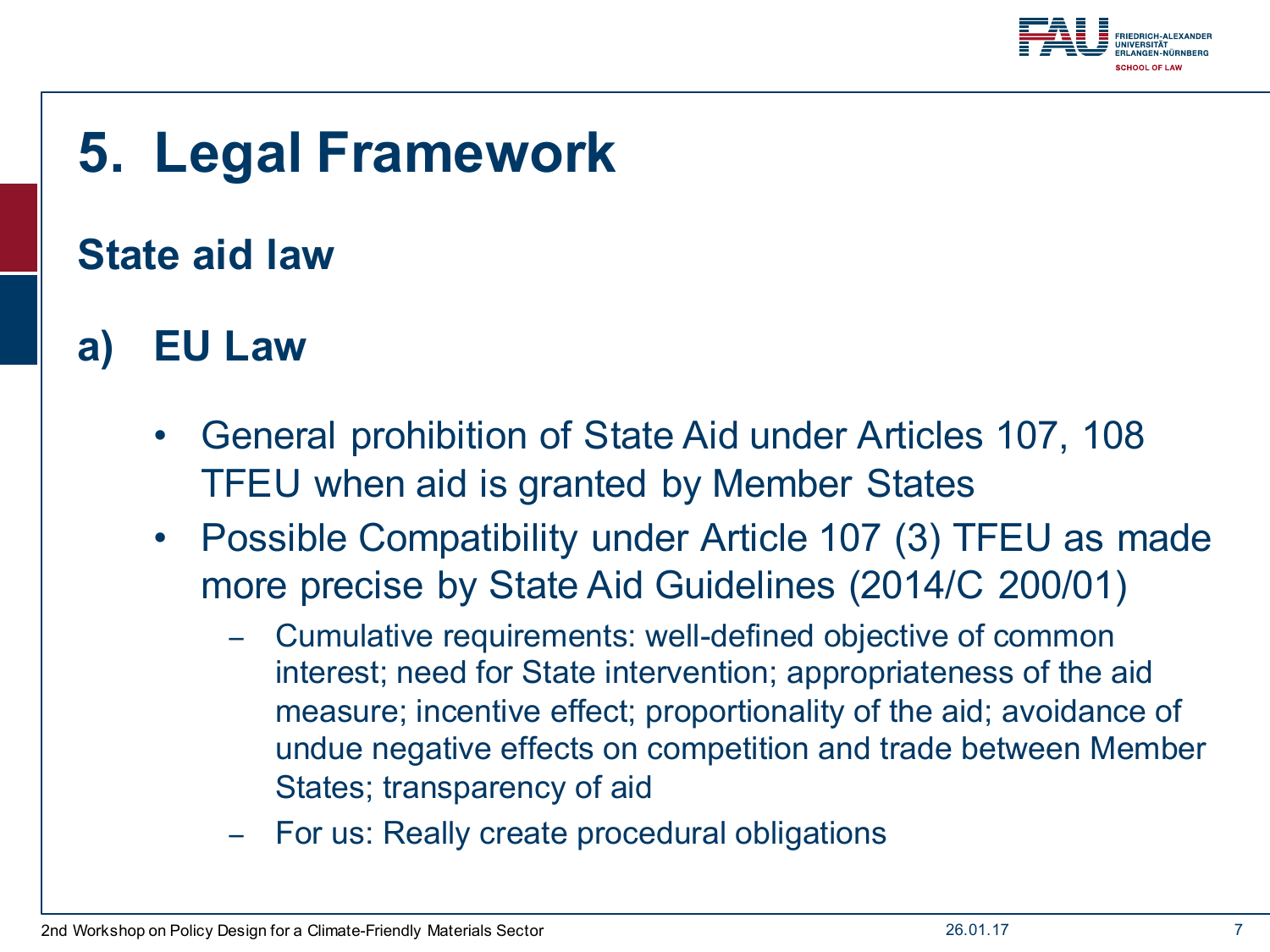

### **5. Legal Framework**

#### **State aid law**

#### **b) WTO Law**

- Further restrictions by SCM Agreement to subsidies contingent upon exports or upon the use of domestic over imported goods
- Not very developed case law
- Less politicized (in theory at least)